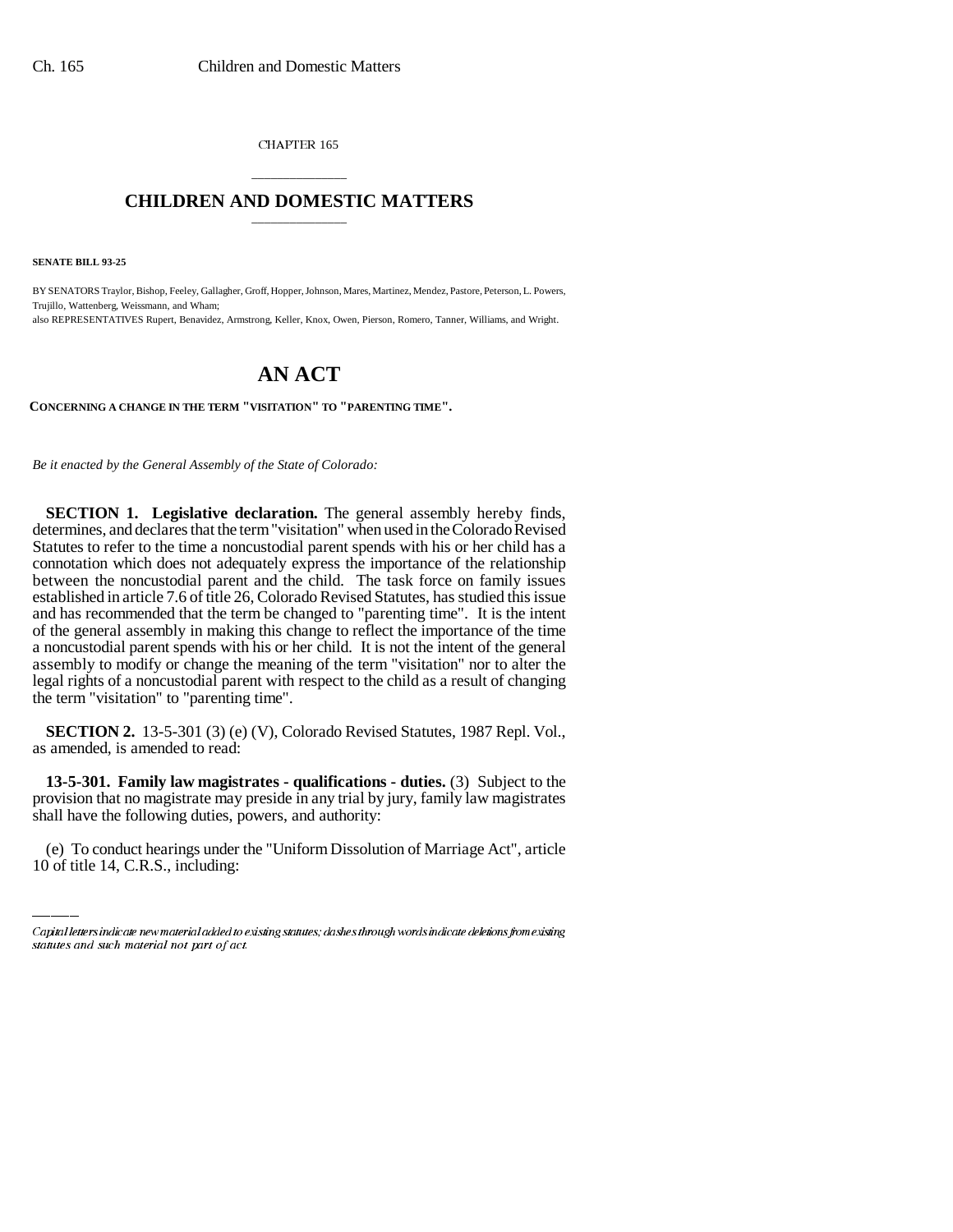(V) Visitation PARENTING TIME, and the modification thereof, including motions to restrict visitation PARENTING TIME or parental contact, where custody is not an issue;

**SECTION 3.** 14-4-102 (2) (d) (II), Colorado Revised Statutes, 1987 Repl. Vol., as amended, is amended to read:

**14-4-102. Restraining orders to prevent domestic abuse.** (2) A temporary or permanent restraining order to prevent domestic abuse may include:

(d)  $(II)$  If temporary care and control is awarded the order may include visitation PARENTING TIME rights for the other party involved.

**SECTION 4.** 14-5-124 (1), Colorado Revised Statutes, 1987 Repl. Vol., as amended, is amended to read:

**14-5-124. Rules of evidence - financial affidavit.** (1) In any hearing for the civil enforcement of this article, the court shall be governed by the rules of evidence applicable in a civil court action in the district court. If the action is based on a support order issued by another court, a certified copy of the order shall be received as evidence of the duty of support, subject only to any defenses available to an obligor with respect to parentage or to a defendant in an action or a proceeding to enforce a foreign money judgment. The determination or enforcement of a duty of support owed to one obligee shall be unaffected by any interference by another obligee with rights of custody or visitation PARENTING TIME granted by a court.

**SECTION 5.** 14-10-103, Colorado Revised Statutes, 1987 Repl. Vol., is amended BY THE ADDITION OF A NEW SUBSECTION to read:

**14-10-103. Definition and interpretation of terms.** (3) ON AND AFTER JULY 1, 1993, THE TERM "VISITATION" HAS BEEN CHANGED TO "PARENTING TIME". IT IS NOT THE INTENT OF THE GENERAL ASSEMBLY TO MODIFY OR CHANGE THE MEANING OF THE TERM "VISITATION" NOR TO ALTER THE LEGAL RIGHTS OF A NONCUSTODIAL PARENT WITH RESPECT TO THE CHILD AS A RESULT OF CHANGING THE TERM "VISITATION" TO "PARENTING TIME".

**SECTION 6.** 14-10-112 (1), (2), and (6), Colorado Revised Statutes, 1987 Repl. Vol., are amended to read:

**14-10-112. Separation agreement.** (1) To promote the amicable settlement of disputes between the parties to a marriage attendant upon their separation or the dissolution of their marriage, the parties may enter into a written separation agreement containing provisions for the maintenance of either of them, the disposition of any property owned by either of them, and the custody, support, and visitation PARENTING TIME of their children.

(2) In a proceeding for dissolution of marriage or for legal separation, the terms of the separation agreement, except terms providing for the custody, support, and visitation PARENTING TIME of children, are binding upon the court unless it finds, after considering the economic circumstances of the parties and any other relevant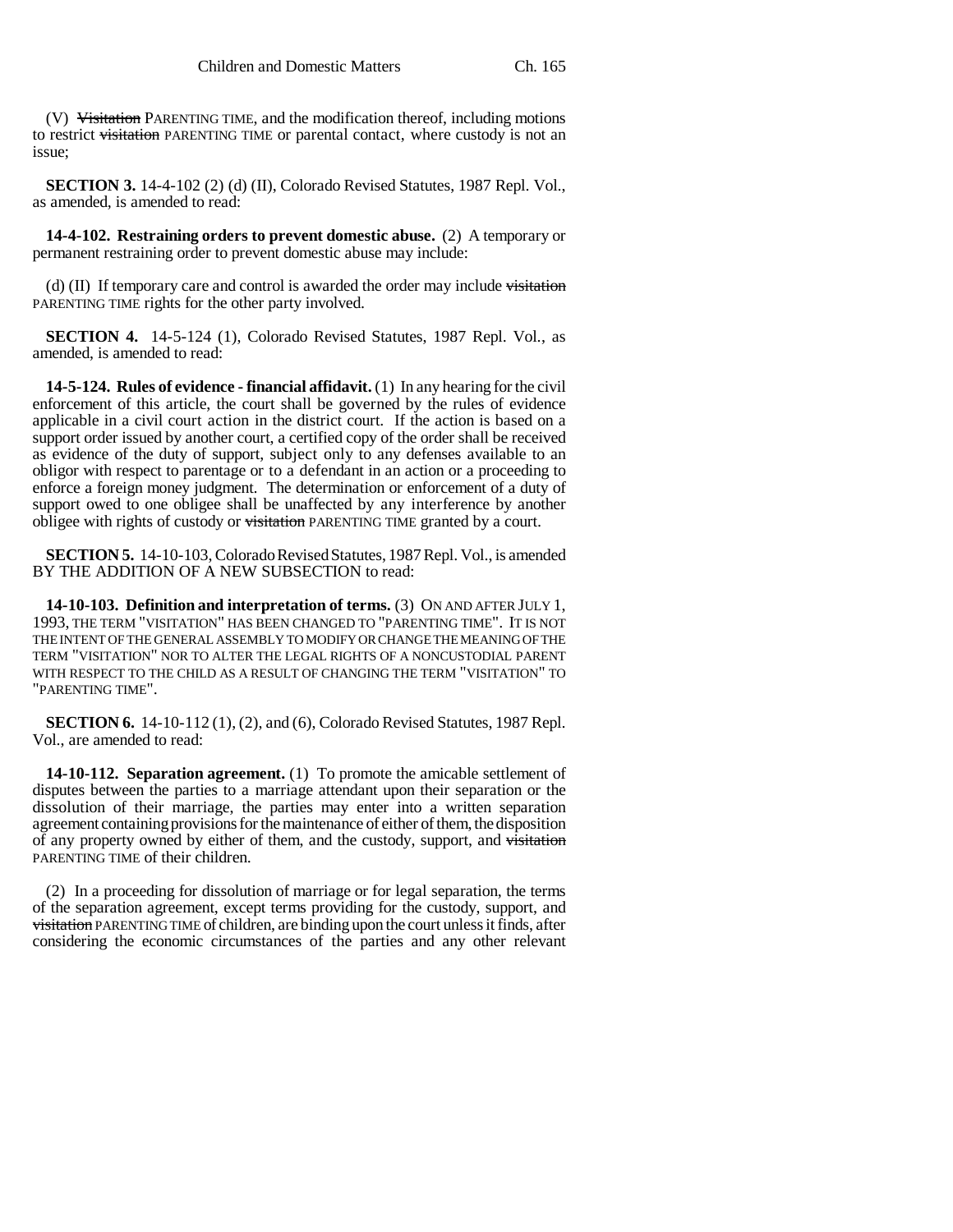evidence produced by the parties, on their own motion or on request of the court, that the separation agreement is unconscionable.

(6) Except for terms concerning the support, custody, or visitation PARENTING TIME of children, the decree may expressly preclude or limit modification of terms set forth in the decree if the separation agreement so provides.

**SECTION 7.** 14-10-115 (3) (b) (III), Colorado Revised Statutes, 1987 Repl. Vol., as amended, is amended to read:

**14-10-115. Child support - guidelines - schedule of basic child support obligations.** (3) (b) (III) Upon request of the noncustodial parent, the court may order the custodial parent to submit an annual update of financial information using the approved standardized child support guideline forms, including information on the actual expenses relating to the children of the marriage for whom support has been ordered. The court shall not order the custodial parent to update such financial information pursuant to this subparagraph (III) in circumstances where the noncustodial parent has failed to exercise visitation PARENTING TIME rights or when child support payments are in arrears or where there is documented evidence of domestic violence, child abuse, or a violation of a restraining order on the part of the noncustodial parent. The court may order the noncustodial parent to pay the costs involved in preparing an update to the financial information. If the noncustodial parent claims, based upon the information in the updated form, that the custodial parent is not spending the child support for the benefit of the children, the court may refer the parties to a mediator to resolve the differences. If there are costs for such mediation, the court shall order that the party requesting the mediation pay such costs.

**SECTION 8.** 14-10-116, Colorado Revised Statutes, 1987 Repl. Vol., is amended to read:

**14-10-116. Representation of child.** The court may, upon the motion of either party or upon its own motion, appoint an attorney to represent the interests of a minor or dependent child with respect to his custody, support, and visitation PARENTING TIME. The court shall enter an order for costs, fees, and disbursements in favor of the child's attorney. The order shall be made against any or all of the parties; except that, if the responsible party is indigent, the costs, fees, and disbursements shall be borne by the state.

**SECTION 9.** 14-10-121, Colorado Revised Statutes, 1987 Repl. Vol., is amended to read:

**14-10-121. Independence of provisions of decree or temporary order.** If a party fails to comply with a provision of a decree or temporary order or injunction, the obligation of the other party to make payments for support or maintenance or to permit visitation PARENTING TIME is not suspended; but he SAID PARTY may move the court to grant an appropriate order.

**SECTION 10.** The introductory portions to 14-10-127 (1) (a) (I) and (4) and 14-10-127 (7) (b) (IV), Colorado Revised Statutes, 1987 Repl. Vol., as amended, are amended to read: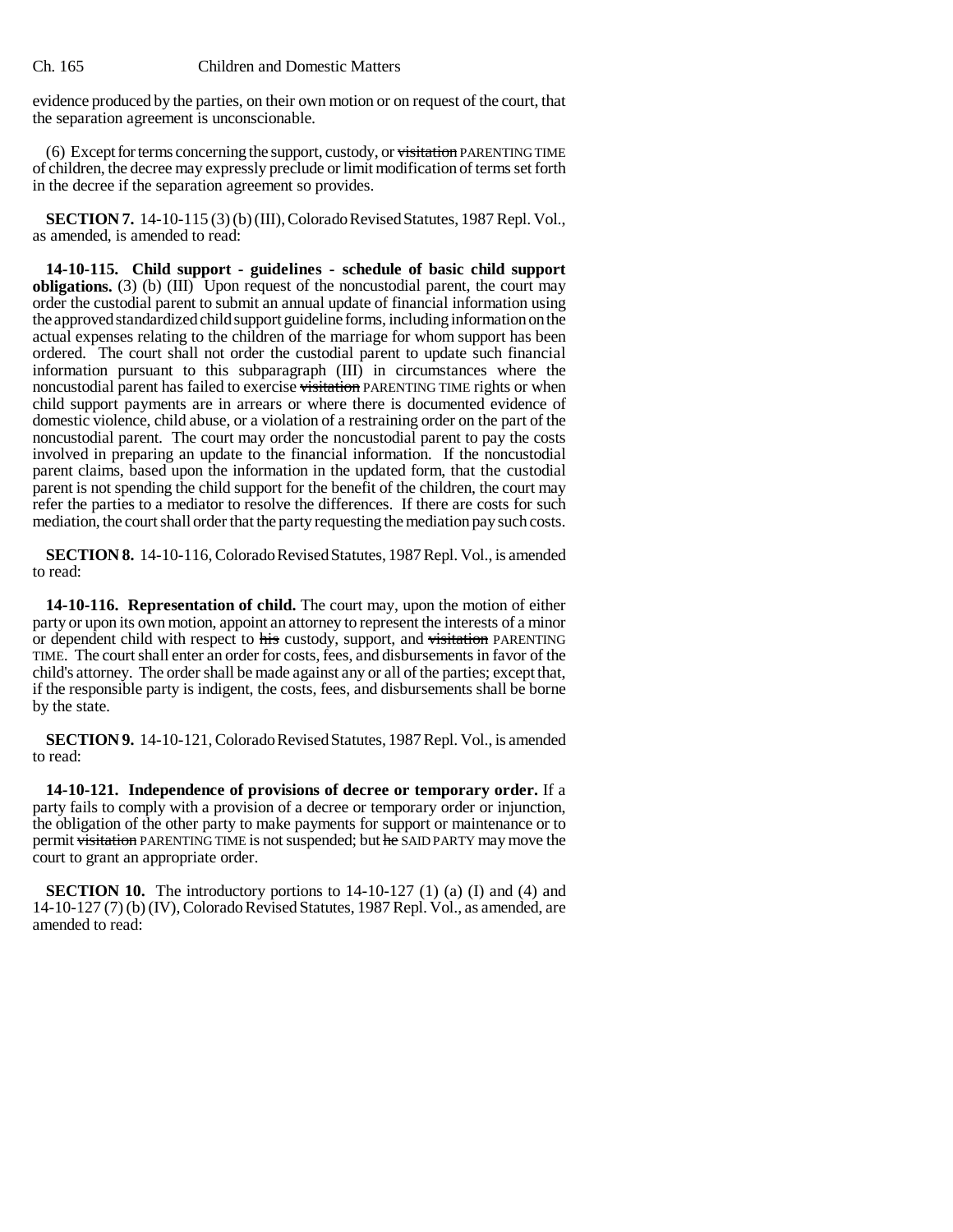**14-10-127. Evaluation and reports.** (1) (a) (I) In all custody proceedings, the court shall, upon motion of either party, or may, upon its own motion, order the court probation department, any county or district social services department, or a licensed mental health professional qualified pursuant to subsection (4) of this section to perform an evaluation and file a written report concerning custodial or visitation PARENTING TIME arrangements, or both, for the child, unless such motion by either party is made for the purpose of delaying the proceedings. No later than January 1, 1990, any court or social services department personnel appointed by the court to do such evaluation shall be qualified pursuant to subsection (4) of this section. When a mental health professional performs the evaluation, the court shall appoint or approve the selection of the mental health professional. The moving party shall, at the time of the appointment of the evaluator, deposit a reasonable sum with the court to pay the cost of the evaluation. The court may order the reasonable charge for such evaluation and report to be assessed as costs between the parties. The court shall appoint another mental health professional to perform a supplemental evaluation at the initial expense of the moving party, unless the court determines that any of the following applies, based on motion and supporting affidavits:

(4) A person shall not be allowed to testify regarding a custody or  $\overrightarrow{v}\$ PARENTING TIME evaluation which he THE PERSON has performed pursuant to this section unless the court finds that he THE PERSON is qualified as competent, by training and experience, in the areas of:

(7) (b) The report of the evaluation shall include, but need not be limited to, the following information:

(IV) Recommendations concerning custody, visitation PARENTING TIME, and other considerations; and

**SECTION 11.** 14-10-129 (1), (2), (3) (a), and (4), Colorado Revised Statutes, 1987 Repl. Vol., as amended, are amended to read:

**14-10-129. Parenting time.** (1) A parent not granted custody of the child is entitled to reasonable visitation PARENTING TIME rights unless the court finds, after a hearing, that visitation PARENTING TIME by the parent would endanger the child's physical health or significantly impair his THE CHILD'S emotional development.

(2) The court may make or modify an order granting or denying visitation PARENTING TIME rights whenever such order or modification would serve the best interests of the child; but the court shall not restrict a parent's visitation PARENTING TIME rights unless it finds that the visitation PARENTING TIME would endanger the child's physical health or significantly impair his THE CHILD'S emotional development. Nothing in this section shall be construed to affect grandparent visitation granted pursuant to section 19-1-117, C.R.S.

(3) (a) If a noncustodial parent has been convicted of any of the crimes listed in paragraph (b) of this subsection (3), or convicted of any crime in which the underlying factual basis has been found by the court on the record to include an act of domestic violence, as defined in section 18-6-800.3 (1), C.R.S., which constitutes a potential threat or endangerment to the child, the custodial parent or any other person who has been granted custody of the child pursuant to court order may file an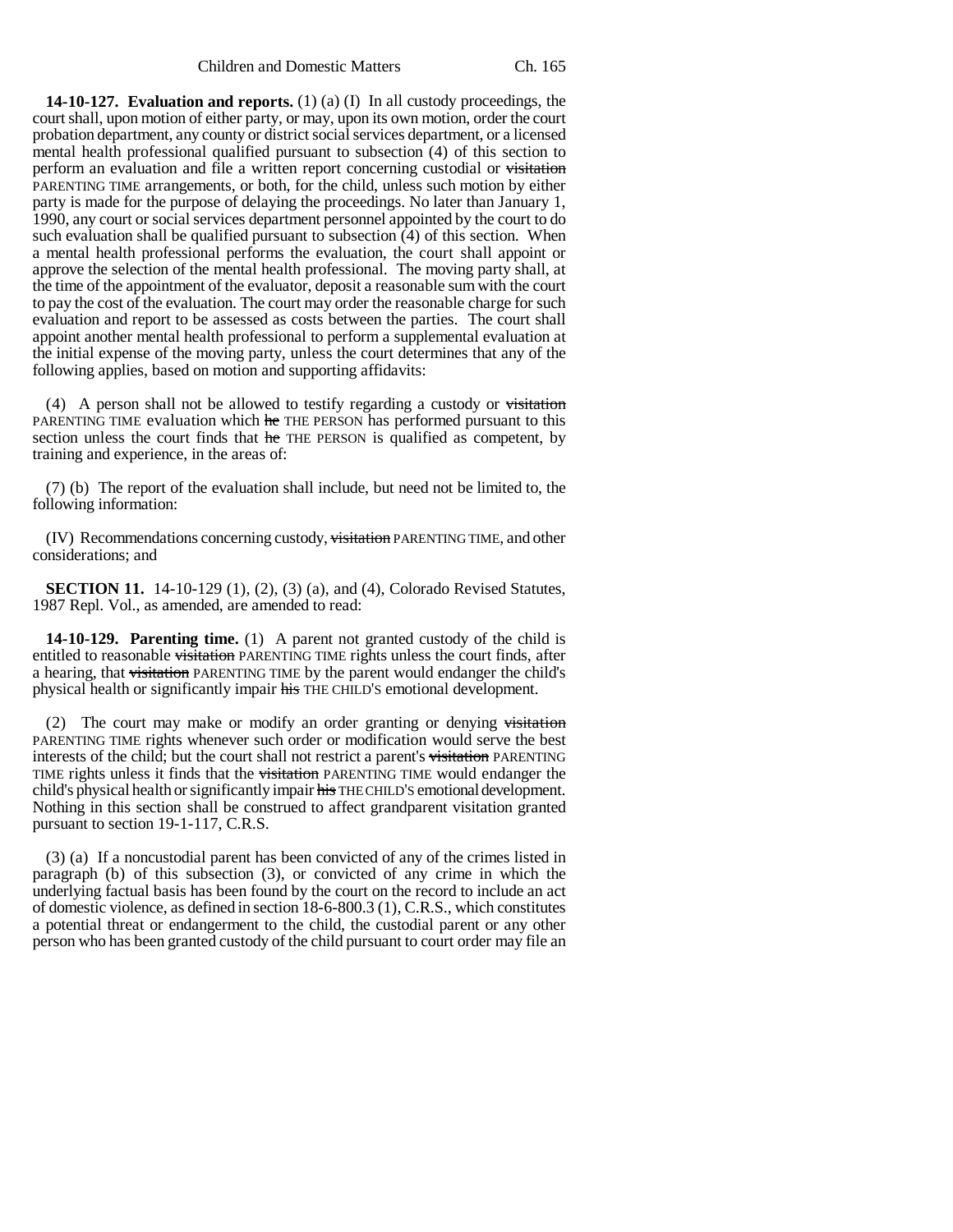## Ch. 165 Children and Domestic Matters

objection to visitation PARENTING TIME with the court. The custodial parent or other person having custody shall give notice to the noncustodial parent of such objection as provided by the Colorado rules of civil procedure, and the noncustodial parent shall have twenty days from such notice to respond. If the noncustodial parent fails to respond within twenty days, the visitation PARENTING TIME rights of the noncustodial parent shall be suspended until further order of the court. If the noncustodial parent responds and objects, a hearing shall be held within thirty days of such response. The court may determine that any noncustodial parent who responds and objects shall be responsible for the costs associated with any hearing, including reasonable attorney fees incurred by the custodial parent. In making such determination, the court shall consider the criminal record of the noncustodial parent and any actions to harass the custodial parent and the children, any mitigating actions by the noncustodial parent, and whether the actions of either parent have been substantially frivolous, substantially groundless, or substantially vexatious. The noncustodial parent shall have the burden at the hearing to prove that visitation PARENTING TIME by the noncustodial parent is in the best interest of the child or children.

(4) A motion to restrict visitation PARENTING TIME or parental contact with a parent which alleges that the child is in imminent physical or emotional danger due to the visitation PARENTING TIME or contact by the parent shall be heard and ruled upon by the court not later than seven days after the day of the filing of the motion. Any visitation PARENTING TIME which occurs during such seven-day period after the filing of such a motion shall be supervised by an unrelated third party deemed suitable by the court or by a licensed mental health professional, as defined in section 14-10-127 (1) (b). This subsection (4) shall not apply to any motion which is filed pursuant to subsection (3) of this section.

**SECTION 12.** The introductory portion to 14-10-129.5 (1) and 14-10-129.5 (2), Colorado Revised Statutes, 1987 Repl. Vol., are amended to read:

**14-10-129.5. Disputes concerning parenting time.** (1) Upon a verified motion by either parent or upon the court's own motion alleging that a parent is not complying with a visitation PARENTING TIME order or schedule and setting forth the possible sanctions that may be imposed by the court, the court shall determine from the verified motion, and response to the motion, if any, whether there has been or is likely to be a substantial and continuing noncompliance with the visitation PARENTING TIME order or schedule and either:

(2) After the hearing, if a court finds that a parent has not complied with the visitation PARENTING TIME order or schedule and has violated the court order, the court, in the best interests of the child, may issue orders which may include but need not be limited to:

(a) Imposing additional terms and conditions which are consistent with the court's previous order; except that the court shall separate the issues of child support and **visitation** PARENTING TIME and shall not condition child support upon visitation PARENTING TIME;

(b) Modifying the previous order to meet the best interests of the child;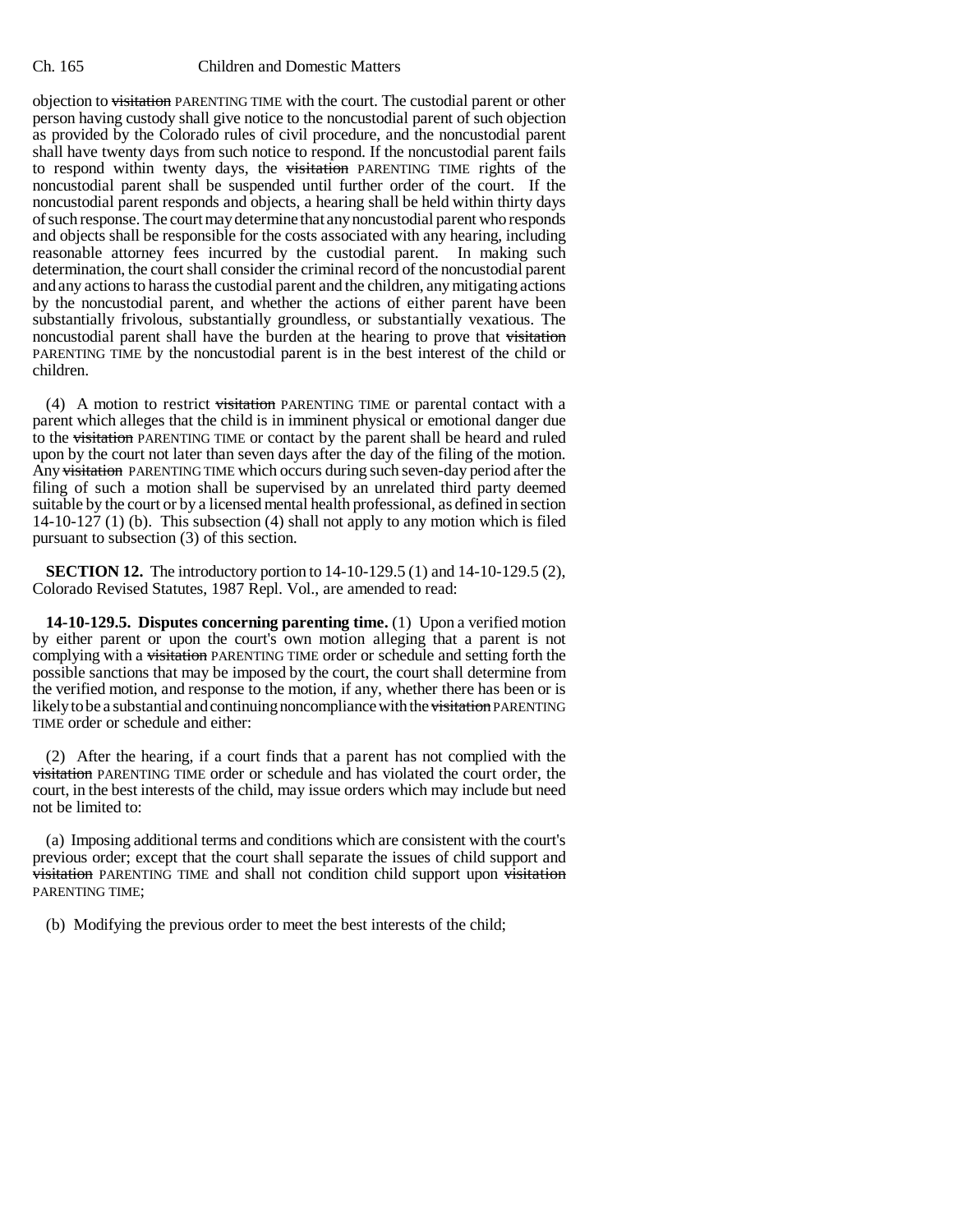(c) Requiring the violator to post bond or security to insure future compliance;

(d) Requiring that makeup visitation PARENTING TIME be provided for the aggrieved parent or child under the following conditions:

(I) That such visitation PARENTING TIME is of the same type and duration of visitation PARENTING TIME as that which was denied, including but not limited to visitation PARENTING TIME during weekends, on holidays, and on weekdays and during the summer;

(II) That such visitation PARENTING TIME is made up within one year after the noncompliance occurs;

(III) That such visitation PARENTING TIME is in the manner chosen by the aggrieved parent if it is in the best interests of the child;

(e) Finding the parent who did not comply with the visitation PARENTING TIME schedule in contempt of court and imposing a fine or jail sentence;

(f) Scheduling a hearing for modification of custody with respect to a motion filed pursuant to section 14-10-131 or 14-10-131.5;

(g) Awarding to the aggrieved party, where appropriate, actual expenses, including attorney fees, court costs, and expenses incurred by a parent because of the other parent's failure to provide or exercise court-ordered visitation PARENTING TIME. Nothing in this section shall preclude a party's right to a separate and independent legal action in tort.

**SECTION 13.** 14-10-130 (2), Colorado Revised Statutes, 1987 Repl. Vol., is amended to read:

**14-10-130. Judicial supervision.** (2) If both parents or all contestants agree to the order or if the court finds that in the absence of the order the child's physical health would be endangered or his THE CHILD'S emotional development significantly impaired, the court may order the county or district welfare department or the court's probation department to exercise continuing supervision over the case to assure that the custodial or visitation PARENTING TIME terms of the decree are carried out.

**SECTION 14.** 14-13-103 (1) and (2), Colorado Revised Statutes, 1987 Repl. Vol., are amended to read:

**14-13-103. Definitions.** As used in this article, unless the context otherwise requires:

(1) "Contestant" means a person, including a parent, who claims a right to custody, or GRANDPARENT visitation RIGHTS, OR PARENTING TIME rights with respect to a child.

(2) "Custody determination" means a court decision and court orders and instructions providing for the custody of a child, including GRANDPARENT visitation OR PARENTING TIME rights; it does not include a decision relating to child support or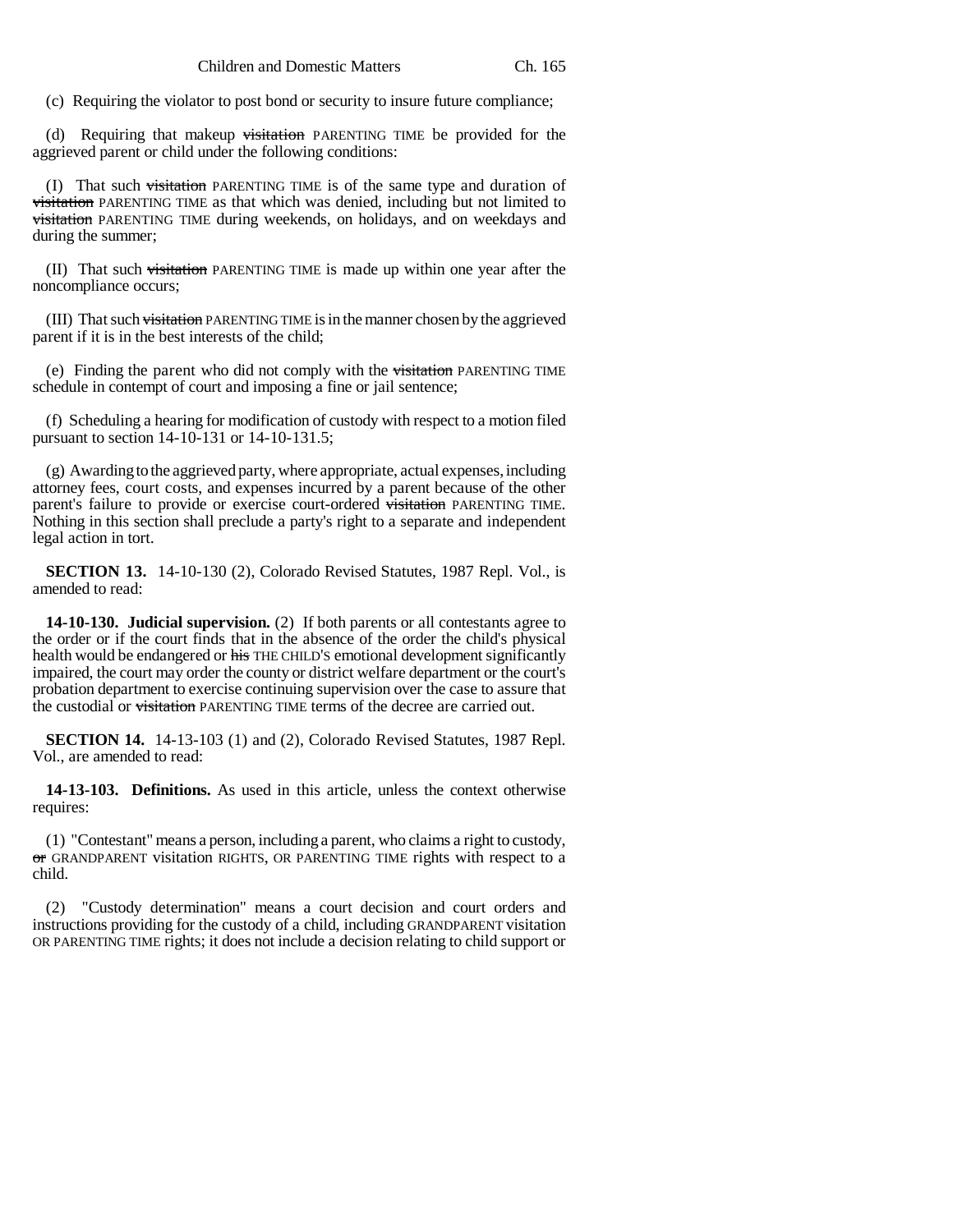any other monetary obligation of any person.

**SECTION 15.** The introductory portion to 14-13-110 (1) and 14-13-110 (1) (c), Colorado Revised Statutes, 1987 Repl. Vol., are amended to read:

**14-13-110. Information under oath to be submitted to the court.** (1) Every party in a custody proceeding under section 14-10-123 shall, in his SAID PERSON'S first pleading or in an affidavit attached to that pleading, give information under oath as to the child's present address, the places where the child has lived within the last five years, and the names and present addresses of the persons with whom the child has lived during that period. In this pleading or affidavit, every party shall further declare under oath whether:

(c) He SAID PARTY knows of any person not a party to the proceedings who has physical custody of the child or claims to have custody, or GRANDPARENT visitation RIGHTS, OR PARENTING TIME rights with respect to the child.

**SECTION 16.** 14-13-111, Colorado Revised Statutes, 1987 Repl. Vol., is amended to read:

**14-13-111. Additional parties.** If the court learns from information furnished by the parties pursuant to section 14-13-110 or from other sources that a person not a party to the custody proceeding has physical custody of the child or claims to have custody, or GRANDPARENT visitation RIGHTS, OR PARENTING TIME rights with respect to the child, it shall order that person to be joined as a party and to be duly notified of the pendency of the proceeding and of his THAT PERSON'S joinder as a party. If the person joined as a party is outside this state, he SAID PERSON shall be served with process or otherwise notified in accordance with section 14-13-106.

**SECTION 17.** 14-14-104 (4), Colorado Revised Statutes, 1987 Repl. Vol., is amended to read:

**14-14-104. Recovery for child support debt.** (4) Any parental rights with respect to custody or visitation PARENTING TIME which are granted by a court of competent jurisdiction or are subject to court review, shall remain unaffected by the establishment or enforcement of a child support debt or obligation by the county department of social services or other person pursuant to the provisions of this article; and the establishment or enforcement of any such child support debt or obligation shall also remain unaffected by such parental rights with respect to custody or visitation PARENTING TIME.

**SECTION 18.** 19-1-117 (5), Colorado Revised Statutes, 1986 Repl. Vol., as amended, is amended to read:

**19-1-117. Visitation rights of grandparents.** (5) Any order granting or denying visitation PARENTING TIME rights to the parent of a child shall not affect visitation rights granted to a grandparent pursuant to this section.

**SECTION 19.** 19-3-101 (1), Colorado Revised Statutes, 1986 Repl. Vol., as amended, is amended to read: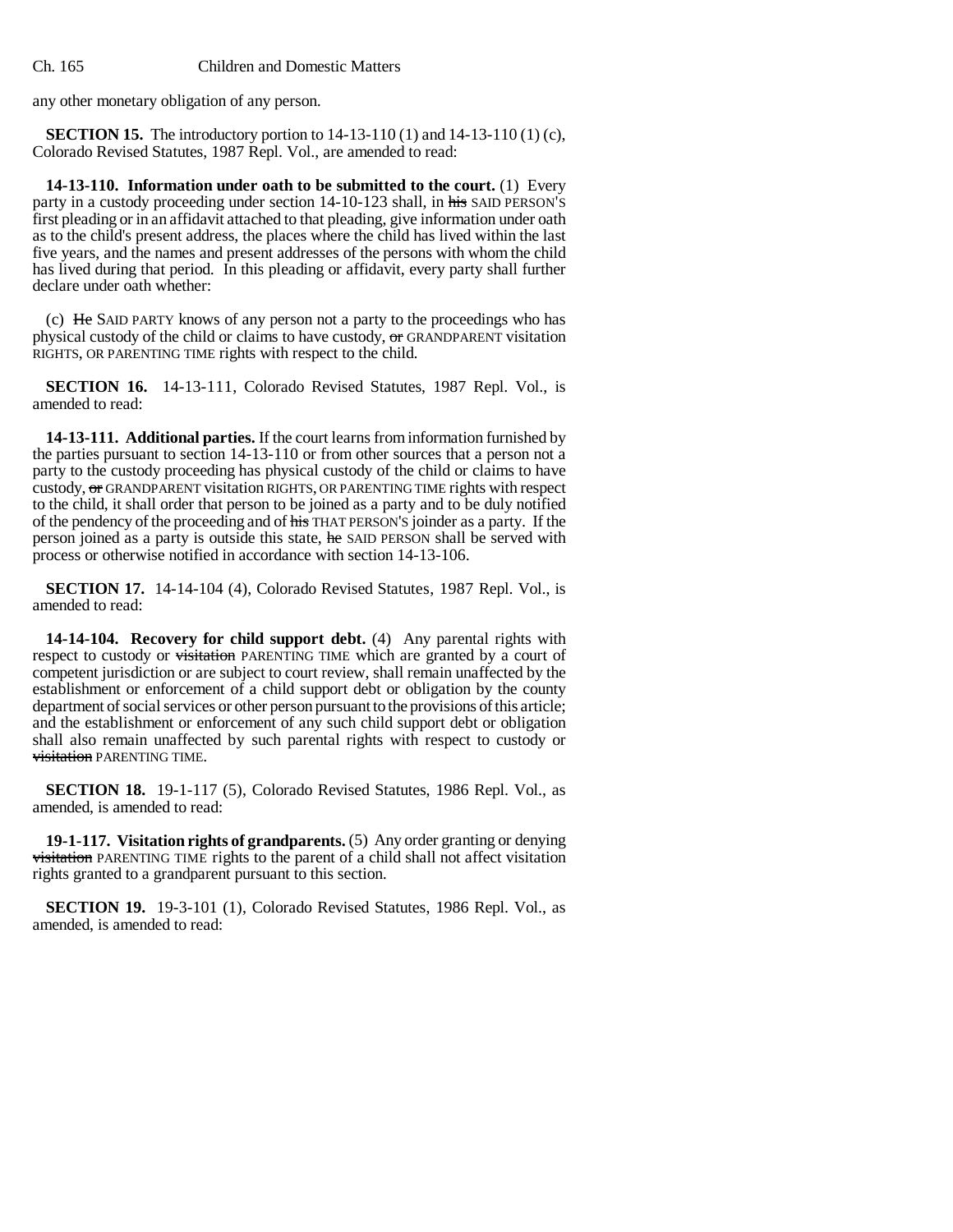**19-3-101. Definitions.** As used in this article, unless the context otherwise requires:

(1) "Residual parental rights and responsibilities" means those rights and responsibilities remaining with the parent after legal custody, guardianship of the person, or both have been vested in another person, agency, or institution, including, but not necessarily limited to, the responsibility for support, the right to consent to adoption, the right to reasonable visitation PARENTING TIME unless restricted by the court, and the right to determine the child's religious affiliation.

**SECTION 20.** 19-3-702 (5) (a) (I), Colorado Revised Statutes, 1986 Repl. Vol., as amended, is amended to read:

**19-3-702. Permanency planning hearing.** (5) In order to enable the child to obtain a permanent home, the court may make the following determinations and orders:

(a) If the court finds from the materials submitted by the county department of social services that the child appears to be adoptable and meets the criteria for adoption in section 19-5-203, the court may order the county department of social services to show cause why it should not file a motion to terminate the parent-child legal relationship pursuant to part 6 of this article. Cause may include, but need not be limited to, any of the following conditions:

(I) The parents or guardians have maintained regular visitation PARENTING TIME and contact with the child, and the child would benefit from continuing this relationship; or

**SECTION 21.** 19-4-116 (3), Colorado Revised Statutes, 1986 Repl. Vol., as amended, is amended to read:

**19-4-116. Judgment or order.** (3) The judgment or order may contain any other provision directed against the appropriate party to the proceeding concerning the duty of support, the recovery of child support debt pursuant to section 14-14-104, C.R.S., the custody and guardianship of the child, visitation PARENTING TIME privileges with the child, the furnishing of bond or other security for the payment of the judgment, or any other matter in the best interest of the child. The judgment or order may direct the father to pay the reasonable expenses of the mother's pregnancy and confinement.

**SECTION 22.** 26-13.5-105 (3), Colorado Revised Statutes, 1989 Repl. Vol., as amended, is amended to read:

**26-13.5-105. Negotiation conference - issuance of order of financial responsibility - filing of order with district court.** (3) If no stipulation is agreed upon at the negotiation conference because the obligor contests the issue of paternity, the delegate child support enforcement unit shall file the notice of financial responsibility and proof of service with the clerk of the district court in the county in which the notice of financial responsibility was issued or in the district court where an action relating to child support is pending or an order exists but is silent on the issue of child support, and shall request the court to set a hearing for the matter. If no stipulation is agreed upon at the negotiation conference and paternity is not an